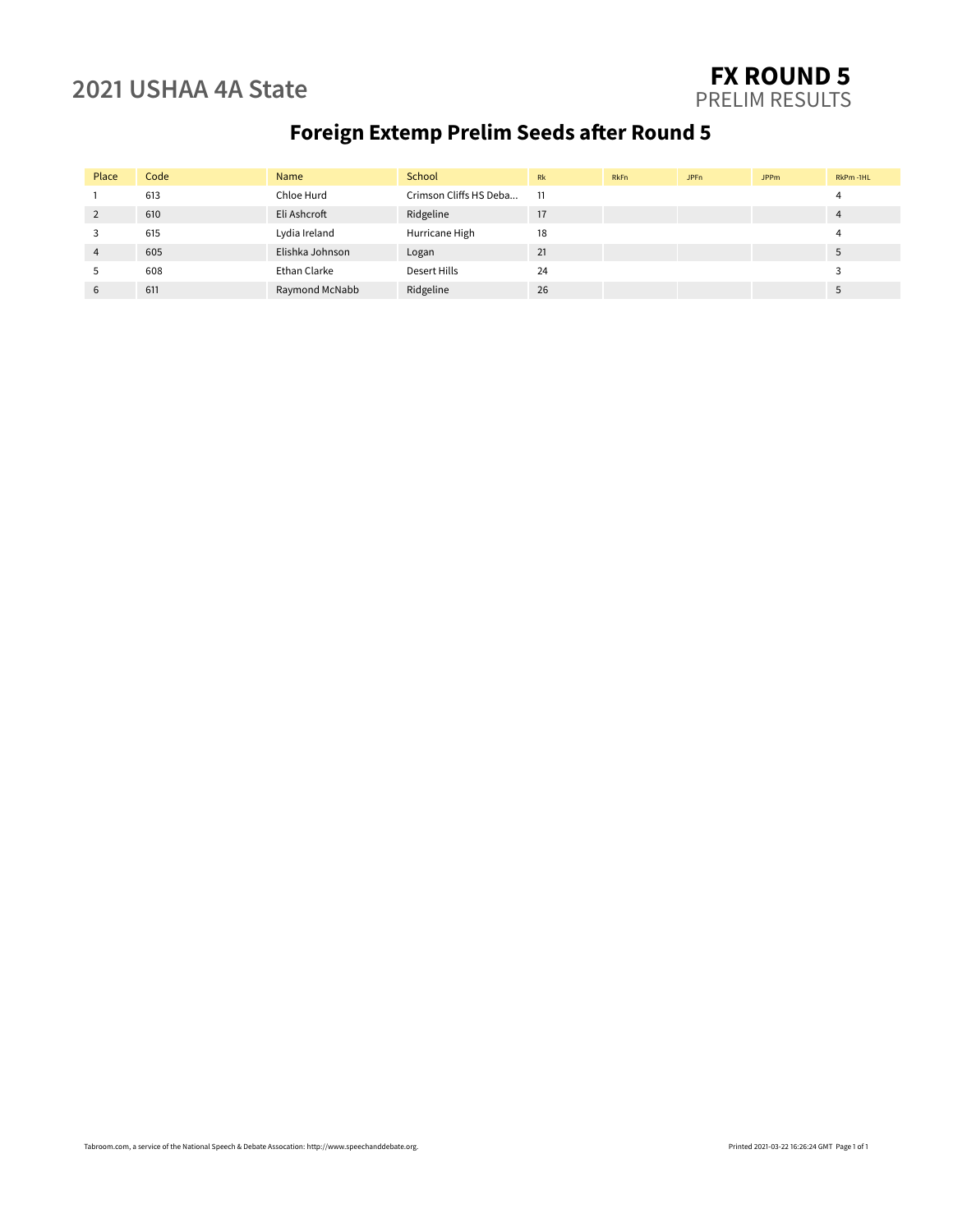### **2021 USHAA 4A State IM ROUND 5** PRELIM RESULTS

# **Impromptu Prelim Seeds after Round 5**

| Place | Code | Name                  | School       | Rk | <b>RkFn</b> | <b>JPFn</b> | <b>JPPm</b> | RkPm-1HL |
|-------|------|-----------------------|--------------|----|-------------|-------------|-------------|----------|
|       | 802  | Garrett Overman       | Tooele       | 12 |             |             |             |          |
|       | 826  | Shellsea Ramirez Fuen | Snow Canyon  | 13 |             |             |             |          |
|       | 822  | Lillyanna Nunley      | Ben Lomond   | 15 |             |             |             |          |
|       | 823  | Aeva Dye              | <b>Dixie</b> | 19 |             |             |             |          |
|       | 818  | Samantha Salazar      | Ridgeline    | 23 |             |             |             |          |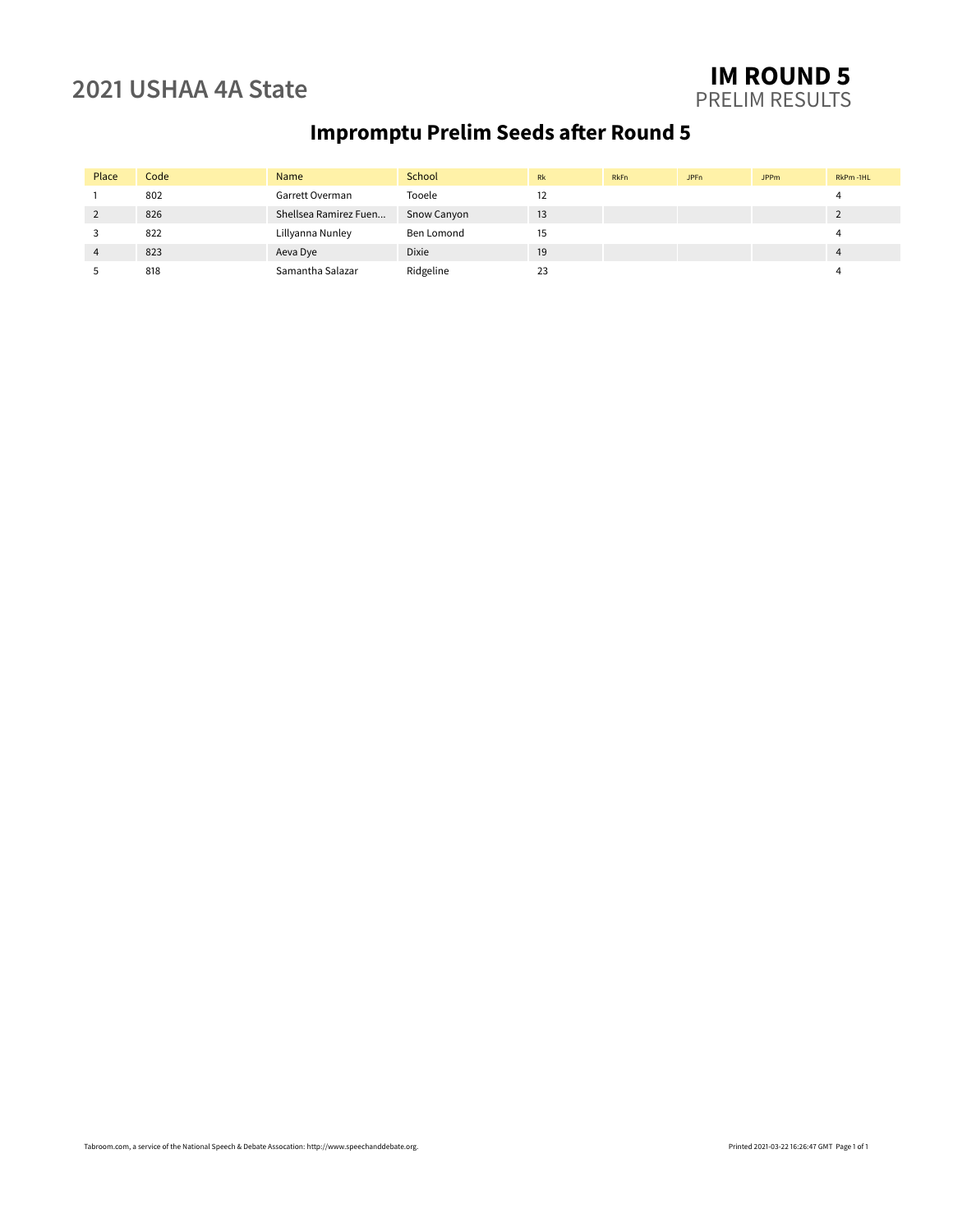### **2021 USHAA 4A State NX ROUND 5** PRELIM RESULTS

# **National Extemp Prelim Seeds after Round 5**

| Place | Code | Name           | School                | Rk | RkFn | JPF <sub>n</sub> | <b>JPPm</b> | RkPm-1HL |
|-------|------|----------------|-----------------------|----|------|------------------|-------------|----------|
|       | 506  | Caleb Martin   | Logan                 |    |      |                  |             |          |
|       | 512  | Aubrey Pierson | <b>Mountain Crest</b> | 13 |      |                  |             |          |
|       | 507  | Gideon Martin  | Logan                 | 15 |      |                  |             |          |
| 4     | 503  | Jorgen Hodgson | Green Canyon          | 15 |      |                  |             |          |
|       | 505  | Natalia Lopez  | Green Canyon          | 19 |      |                  |             |          |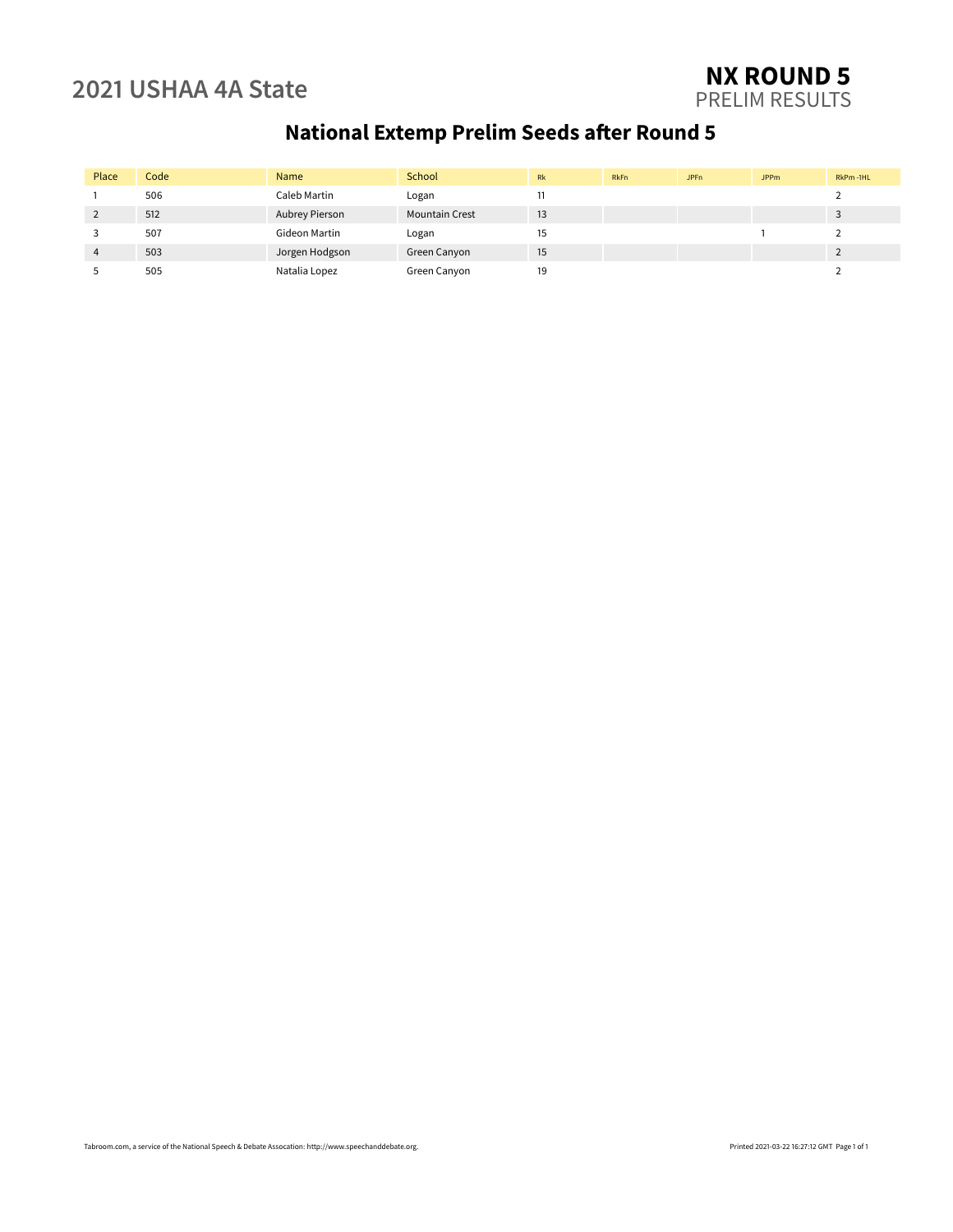### **2021 USHAA 4A State OO ROUND 5** PRELIM RESULTS

# **Original Oratory Prelim Seeds after Round 5**

| Place          | Code | Name                  | School                | <b>RkFn</b> | <b>Rk</b> | JPF <sub>n</sub> | <b>RcpPm</b> | RkPm-1HL |
|----------------|------|-----------------------|-----------------------|-------------|-----------|------------------|--------------|----------|
|                | 709  | Elise Carter          | Logan                 |             | 14        |                  | 2.83         |          |
| 2              | 722  | Gabriella Gowen       | Ridgeline             |             | 16        |                  | 3.33         |          |
| 3              | 724  | Landry Hunter         | Ridgeline             |             | 17        |                  | 3.33         |          |
| $\overline{4}$ | 715  | <b>Sydney Losser</b>  | Desert Hills          |             | 17        |                  | 2.75         | 3        |
| 5              | 708  | Eliza Sanders         | Logan                 |             | 18        |                  | 2.33         |          |
| 6              | 717  | <b>Emily Morrison</b> | <b>Mountain Crest</b> |             | 23        |                  | 2.83         | 3        |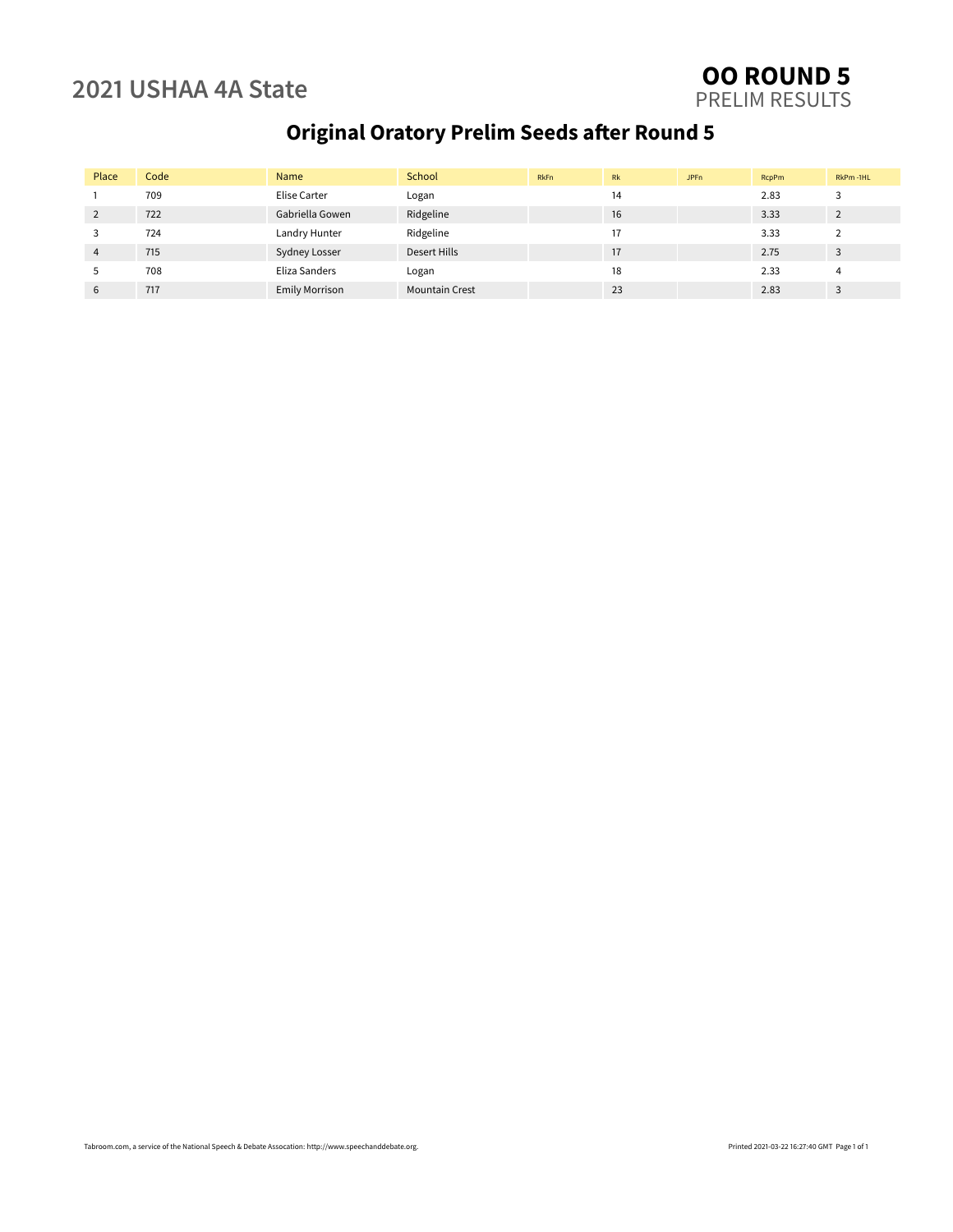### **2021 USHAA 4A State SC SESSION 3** PRELIM RESULTS

# **Student Congress Prelim Seeds after Session 3**

| Place | Code | Name               | School                | <b>SctRk</b>   | Sect           | <b>Rk</b> |
|-------|------|--------------------|-----------------------|----------------|----------------|-----------|
| 1     | 417  | Samantha Watrin    | <b>Mountain Crest</b> |                |                | 14        |
| 2     | 408  | Aidan Sowder-Sinor | Logan                 | 2              | $\overline{1}$ | 15        |
| 3     | 400  | Olivia Schrock     | Ogden                 | 3              |                | 26        |
| 4     | 423  | Ava Bowen          | Ridgeline             | $\overline{4}$ | 1              | 30        |
| 5     | 415  | Cooper Adams       | <b>Mountain Crest</b> | 5              |                | 32        |
| 6     | 409  | Asher Wiebe        | Logan                 | 6              | $\mathbf{1}$   | 35        |
| $T-7$ | 403  | Olivia Fairbanks   | Tooele                | $\overline{7}$ |                | 39        |
| $T-7$ | 404  | Gabe Harrison      | Tooele                | $\overline{7}$ | $\overline{1}$ | 39        |
| 9     | 425  | Samantha Sampson   | Ridgeline             | 9              |                | 40        |
| 10    | 405  | Claire England     | Green Canyon          | 10             | $\overline{1}$ | 41        |
| 11    | 428  | Kai Demedicis      | Hurricane High        | 11             |                | 44        |
| 12    | 402  | Kalen Evans        | Tooele                | 12             | $\mathbf{1}$   | 50        |
| 13    | 416  | Jamison Ellis      | <b>Mountain Crest</b> | 13             |                | 52        |
| 14    | 407  | Cameron Simper     | Green Canyon          | 14             | $\mathbf{1}$   | 59        |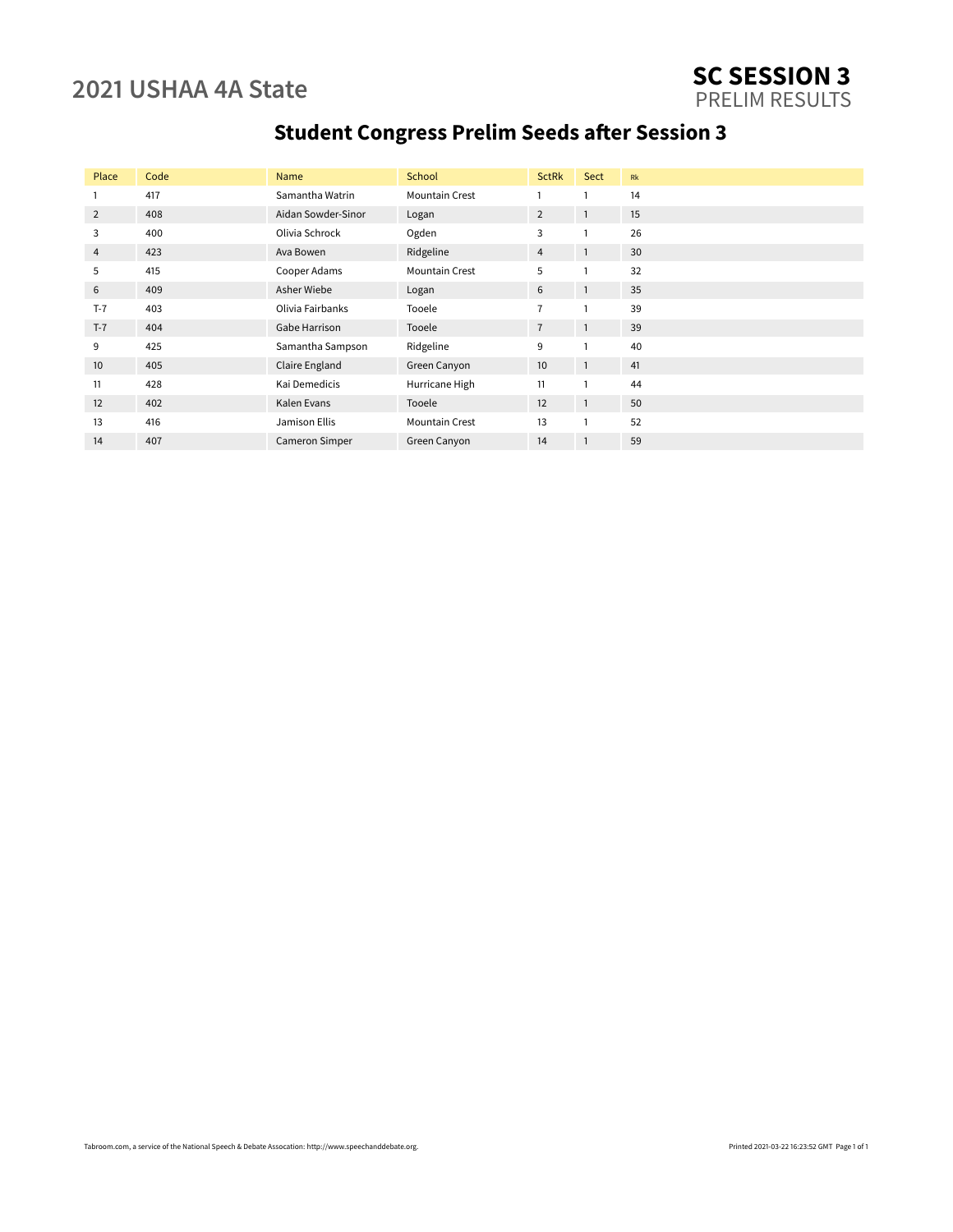# **Lincoln Douglas Prelim Seeds after Round 8**

| Place | Code | Name        | School         | WinPr |
|-------|------|-------------|----------------|-------|
|       | 329  | Lily Lohrey | Hurricane High |       |
| -     | 306  | Gary Zhan   | Logan          |       |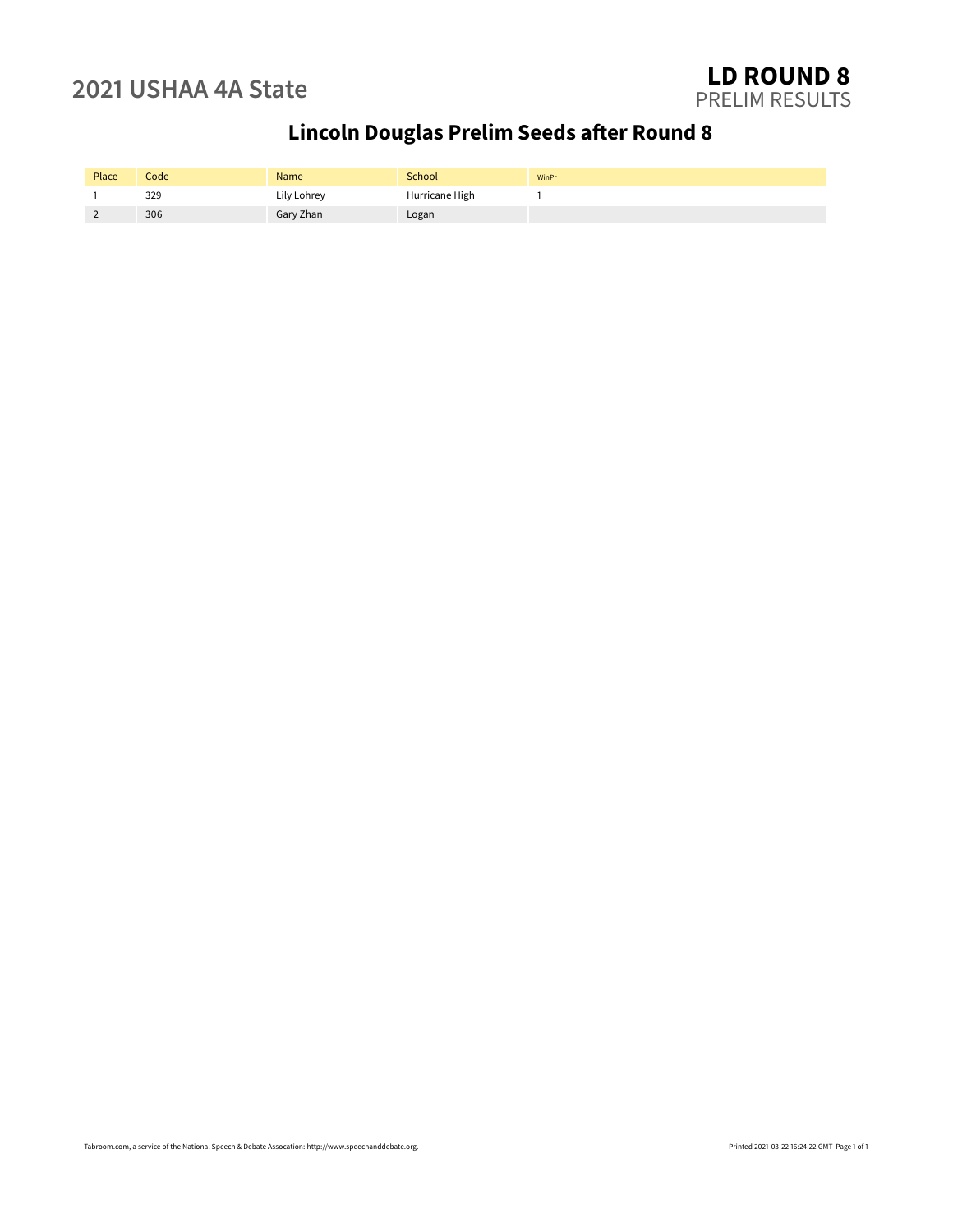



| Count | # Place |                 | # Code | # Name         | # School       | # WinPr |            |
|-------|---------|-----------------|--------|----------------|----------------|---------|------------|
|       |         | $\vert - \vert$ | 306    | Gary Zhan      | Logan          |         |            |
|       |         | $T-1$           | 329    | Lily Lohrey    | Hurricane High |         |            |
|       |         | $T-3$           | 313    | Sydney Gillman | Desert Hills   |         | $\circ$    |
|       |         | $T-3$           | 320    | Holden Nielson | Ridgeline      |         | $^{\circ}$ |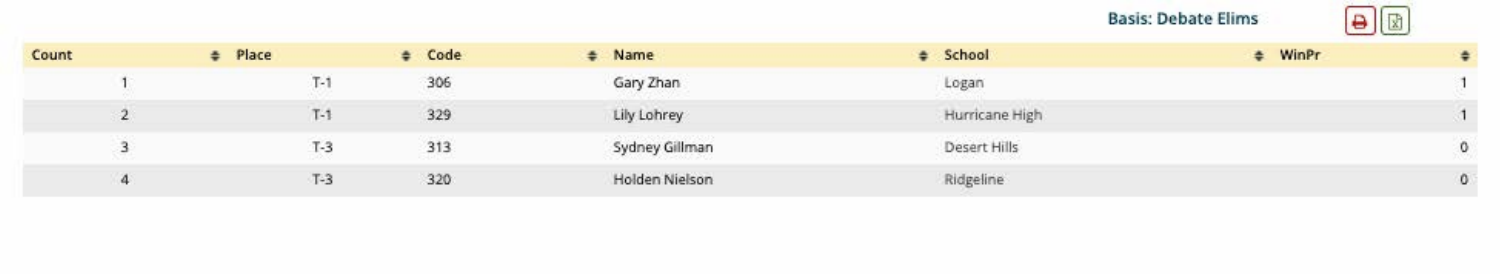## **Public Forum Prelim Seeds after Round 8**

| Place | Codel | Name            | School       | WinPr |
|-------|-------|-----------------|--------------|-------|
|       | 208   | Ivans & Weight  | Green Canyon |       |
|       | 216   | Wilcox & Recker | Ridgeline    |       |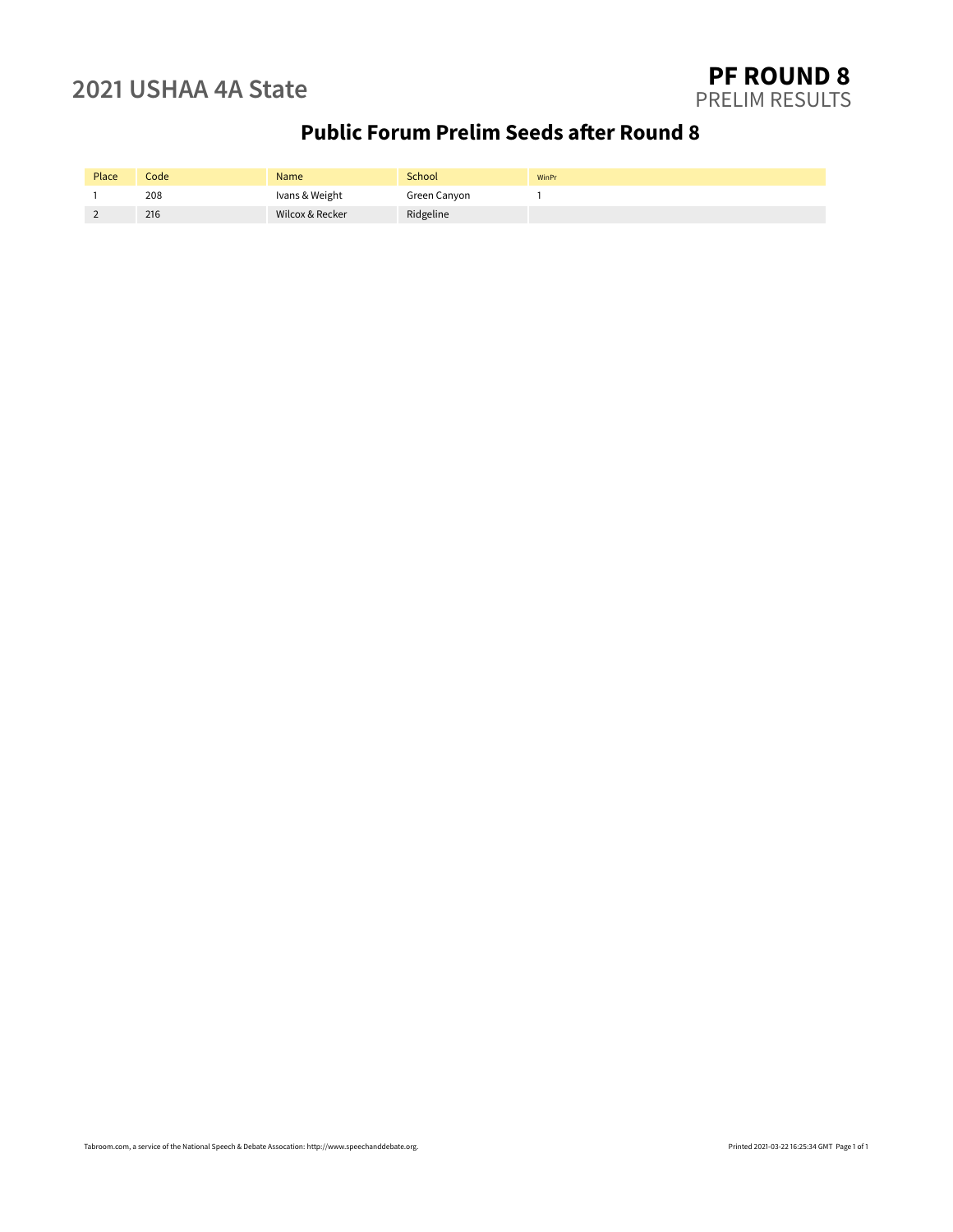





## **Basis: Debate Elims**



| Count  | # Place | $\div$ Code | # Name           | # School     | $#$ WinPr |            |
|--------|---------|-------------|------------------|--------------|-----------|------------|
|        | T-1     | 208         | Ivans & Weight   | Green Canyon |           |            |
| $\sim$ |         | 216         | Wilcox & Recker  | Ridgeline    |           |            |
|        | $T-3$   | 201         | Wilcox & Labuga  | Tooele       |           | 0          |
|        | $T-3$   | 217         | Fargo & Bertolio | Ridgeline    |           | $^{\circ}$ |